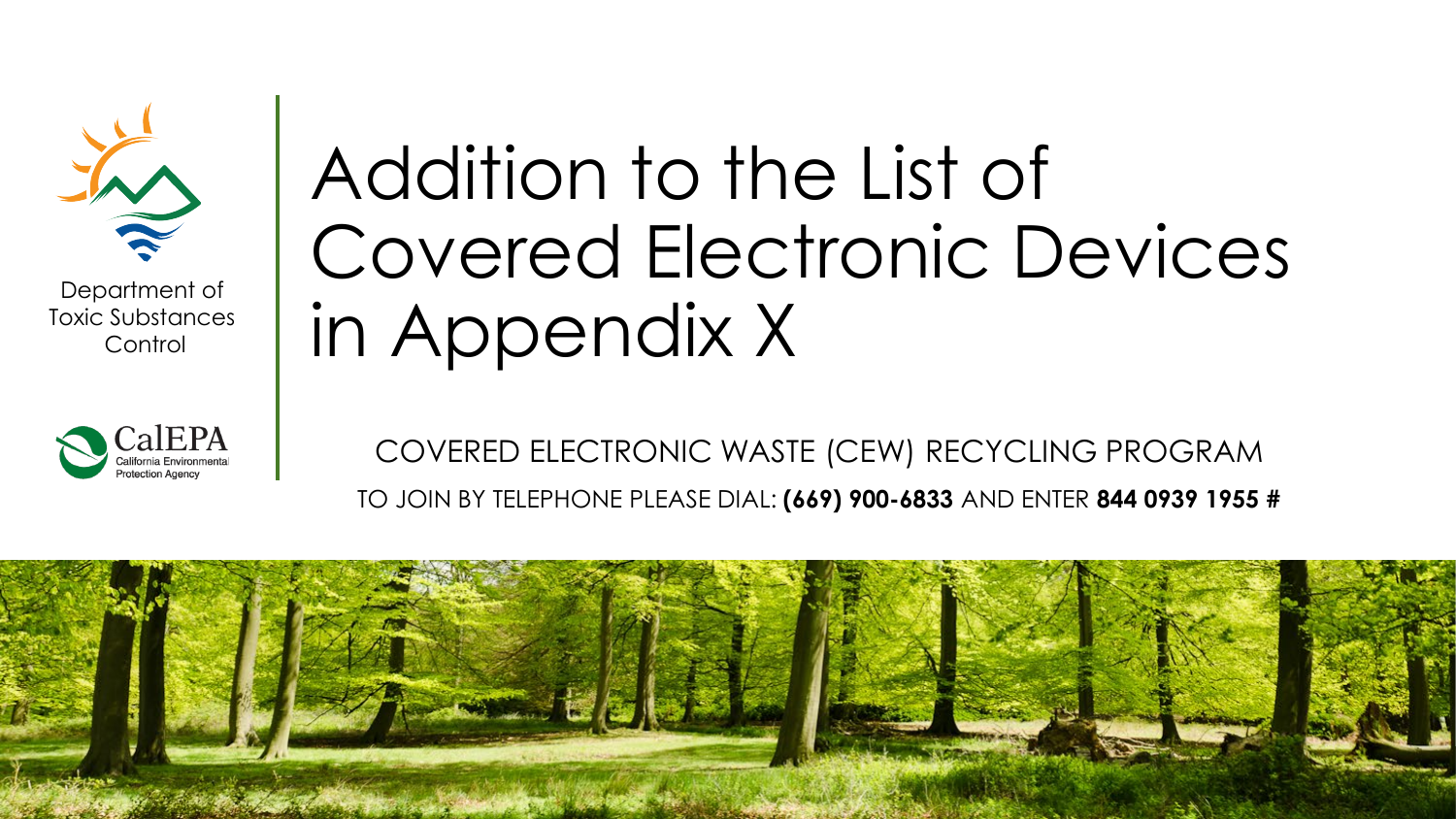#### Webinar Instructions

- You are in a listen and view only role
- If you have a question or comments-
	- Use Q&A feature (bottom of the screen)
	- Do not use chat function
	- Email: [Electronicwaste@dtsc.ca.gov](mailto:PVmodules@dtsc.ca.gov)
- We will respond during Q&A session
- Click  $\bigoplus$  for Spanish translation

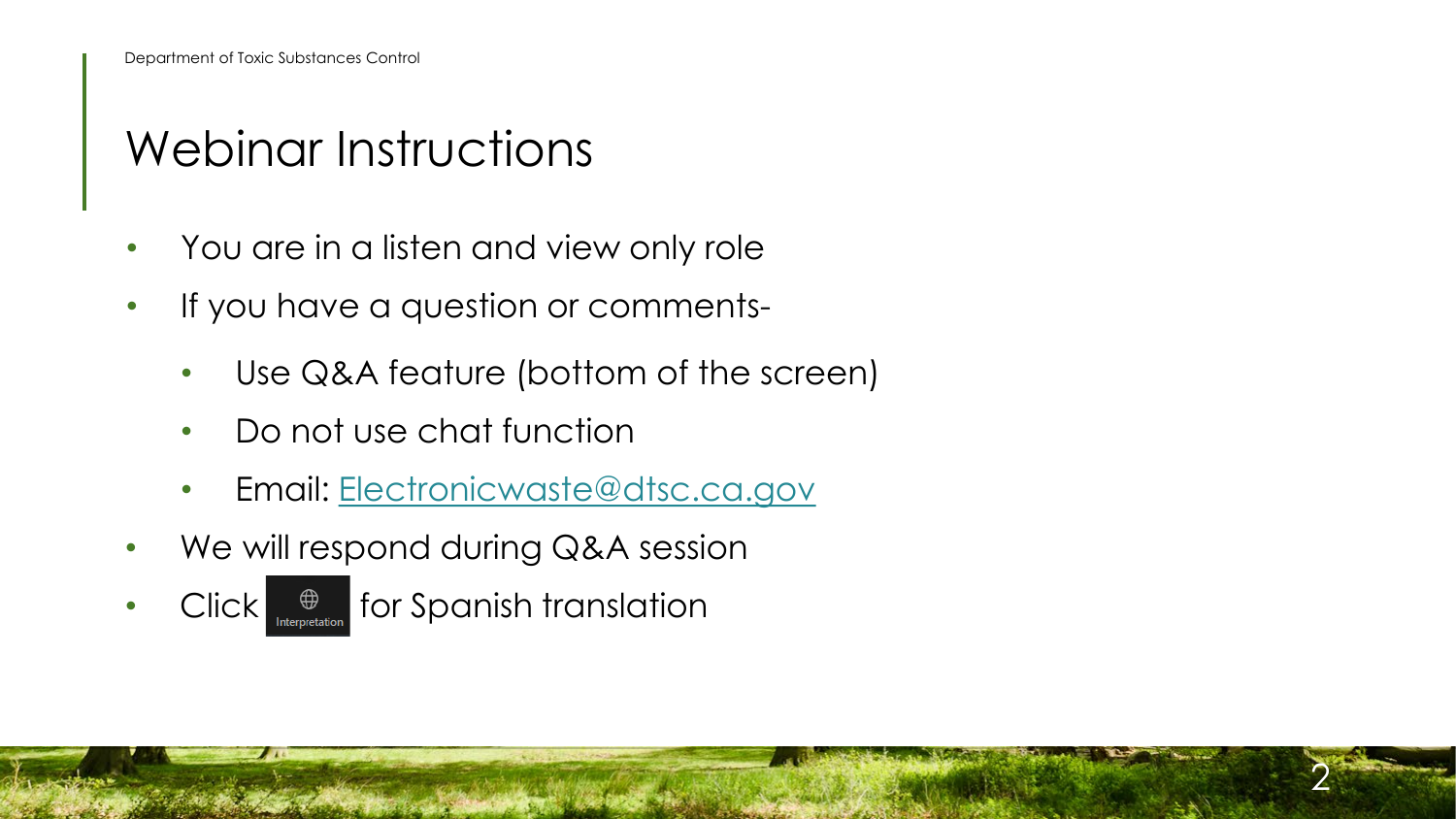#### Workshop Objectives

- 1. What product categories were selected for testing.
- 2. How the product categories and devices were selected.
- 3. How the devices meet the criteria to be eligible to be listed as Covered Electronic Devices.

3

4. Get your input.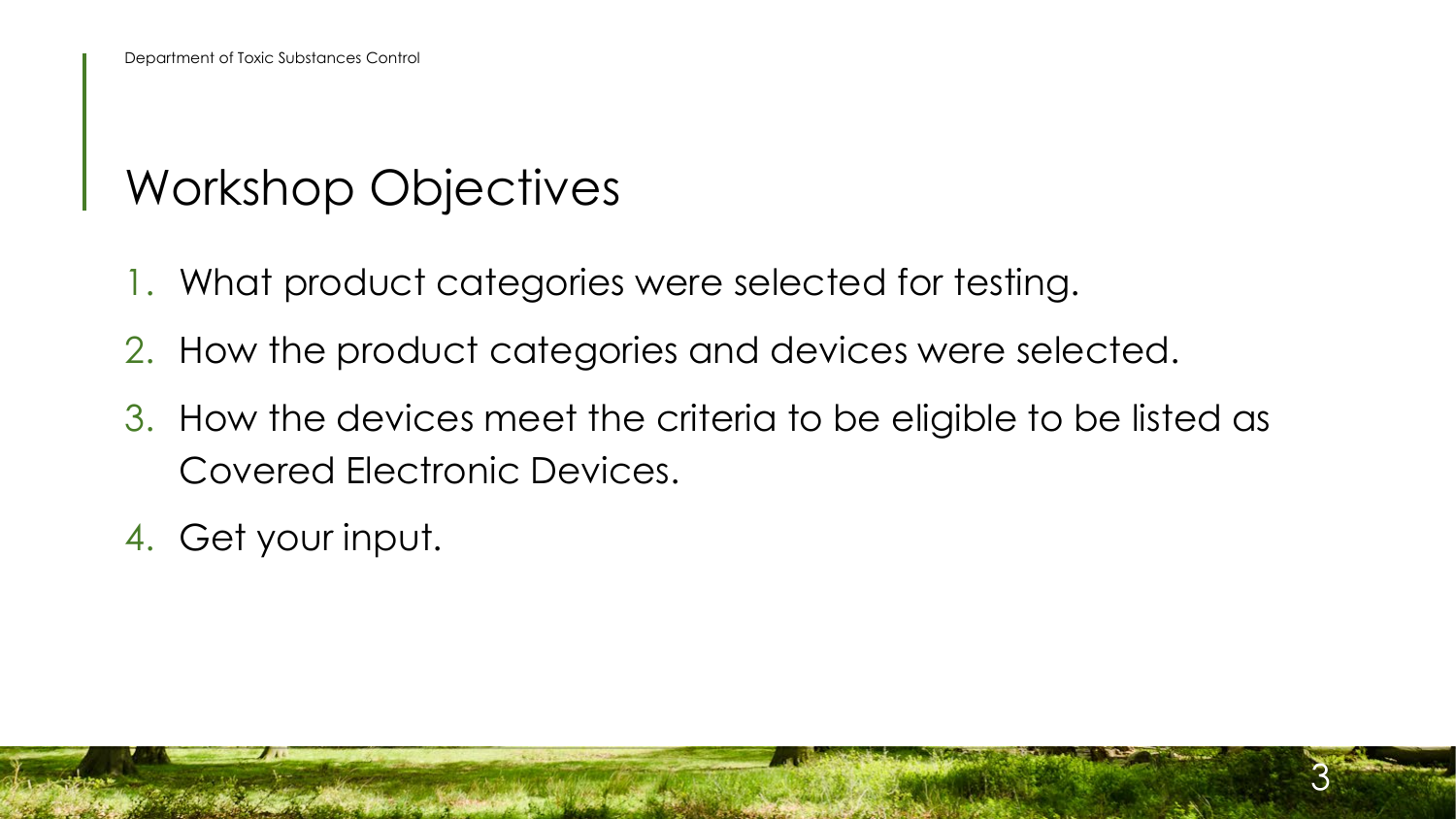#### Agenda

• Covered Electronic Waste Recycling Program background.

- Project overview.
- Devices chosen for the project.
- Criteria to be eligible for the recycling program.
- Timeline.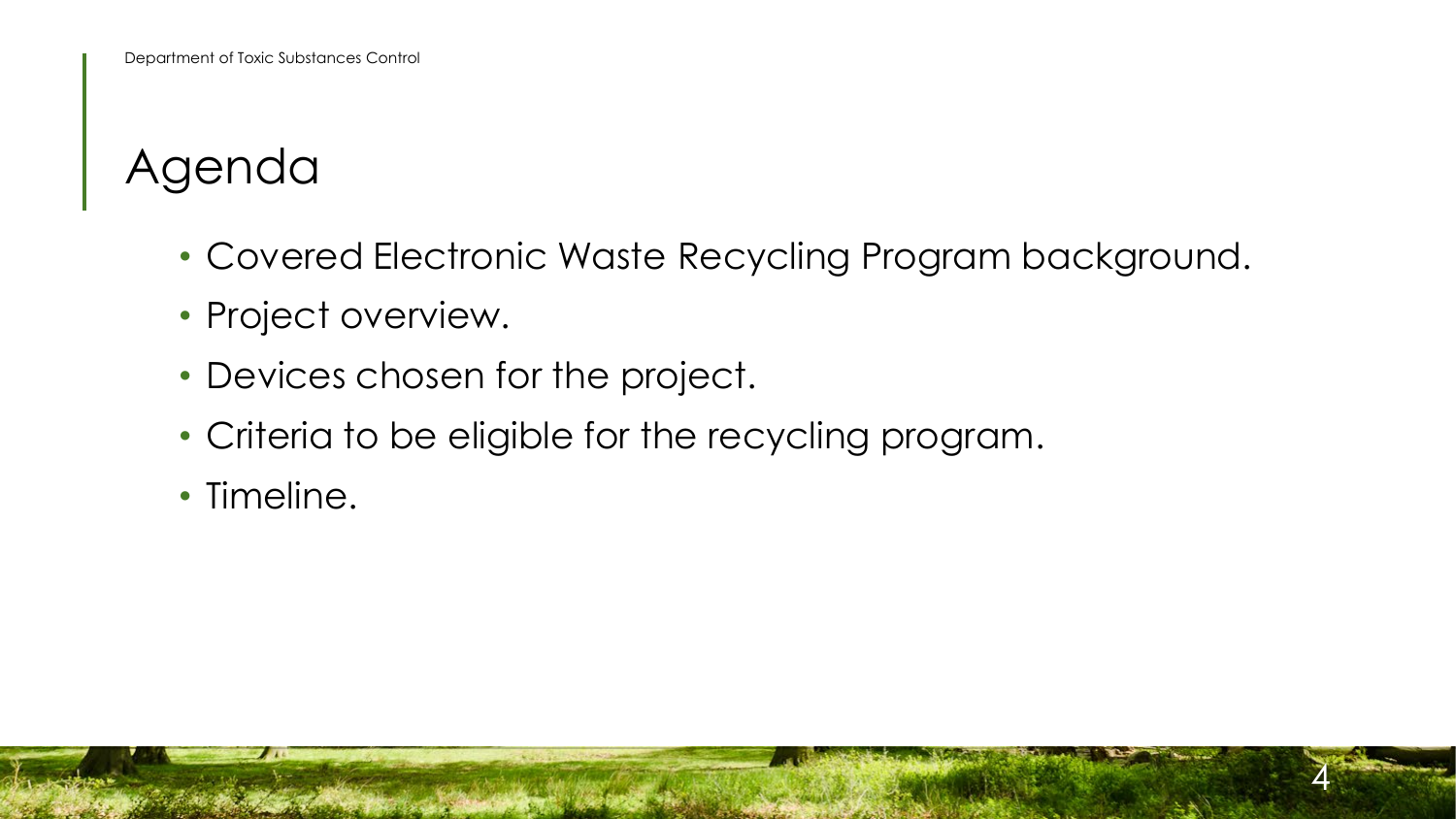#### Covered Electronic Waste Recycling Program

- Established by the Electronic Waste Recycling Act of 2003.
	- California Department of Tax and Fee Administration (CDTFA).
	- The California Department of Resources Recycling and Recovery (CalRecycle).
	- The Department of Toxic Substances Control (DTSC).
- Established a program for consumers to return, recycle, and ensure the safe and environmentally sound disposal of video display devices.

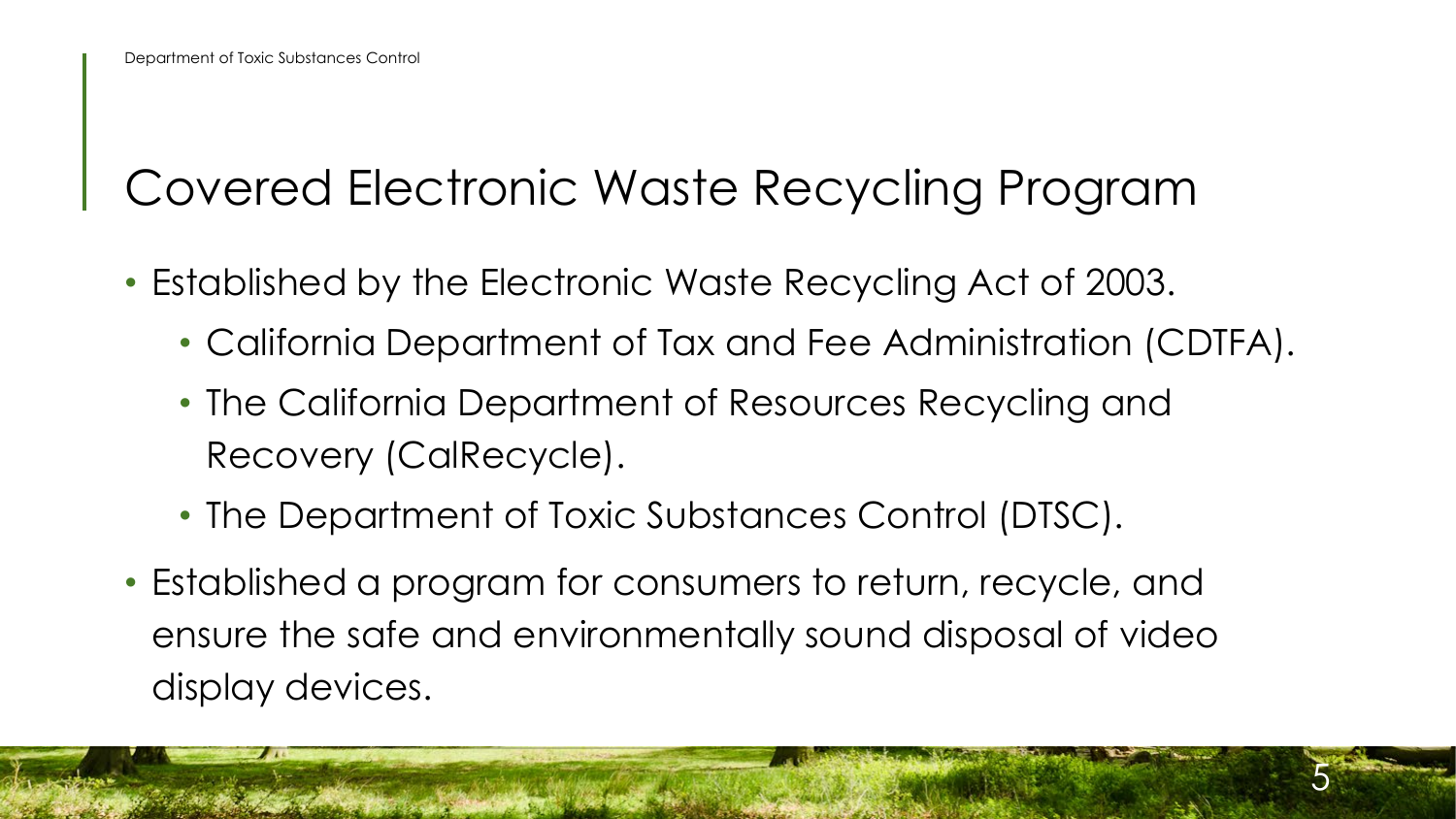#### Covered Electronic Waste Recycling Program

- Requires consumers to pay a fee on all Covered Electronic Devices (CEDs) at the time of retail purchase.
- Fee is remitted to CDTFA and held in an account.
- Money in the account is used for:
	- Reimbursing participating collectors and recyclers.
	- Pay for testing, enforcement, and other administrative processes.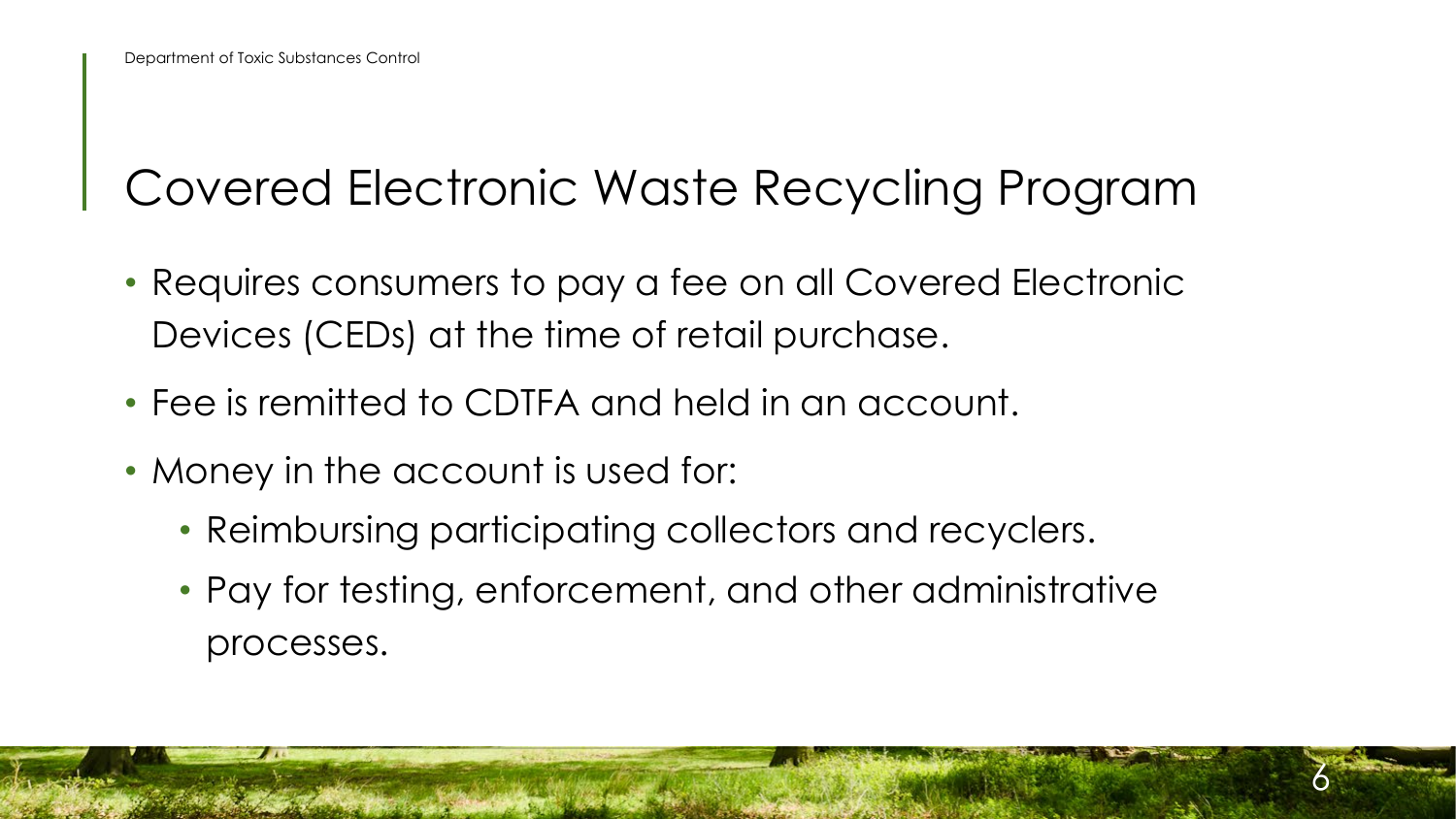#### Covered Electronic Devices

- A CED is a video display device containing a screen greater than four inches, measured diagonally, that is found to exhibit the hazardous waste characteristic of toxicity when discarded.
- A list of CEDs are found in the California Code of Regulations, title 22, division 4.5, chapter 10, section 66260.201 and chapter 11, Appendix X.

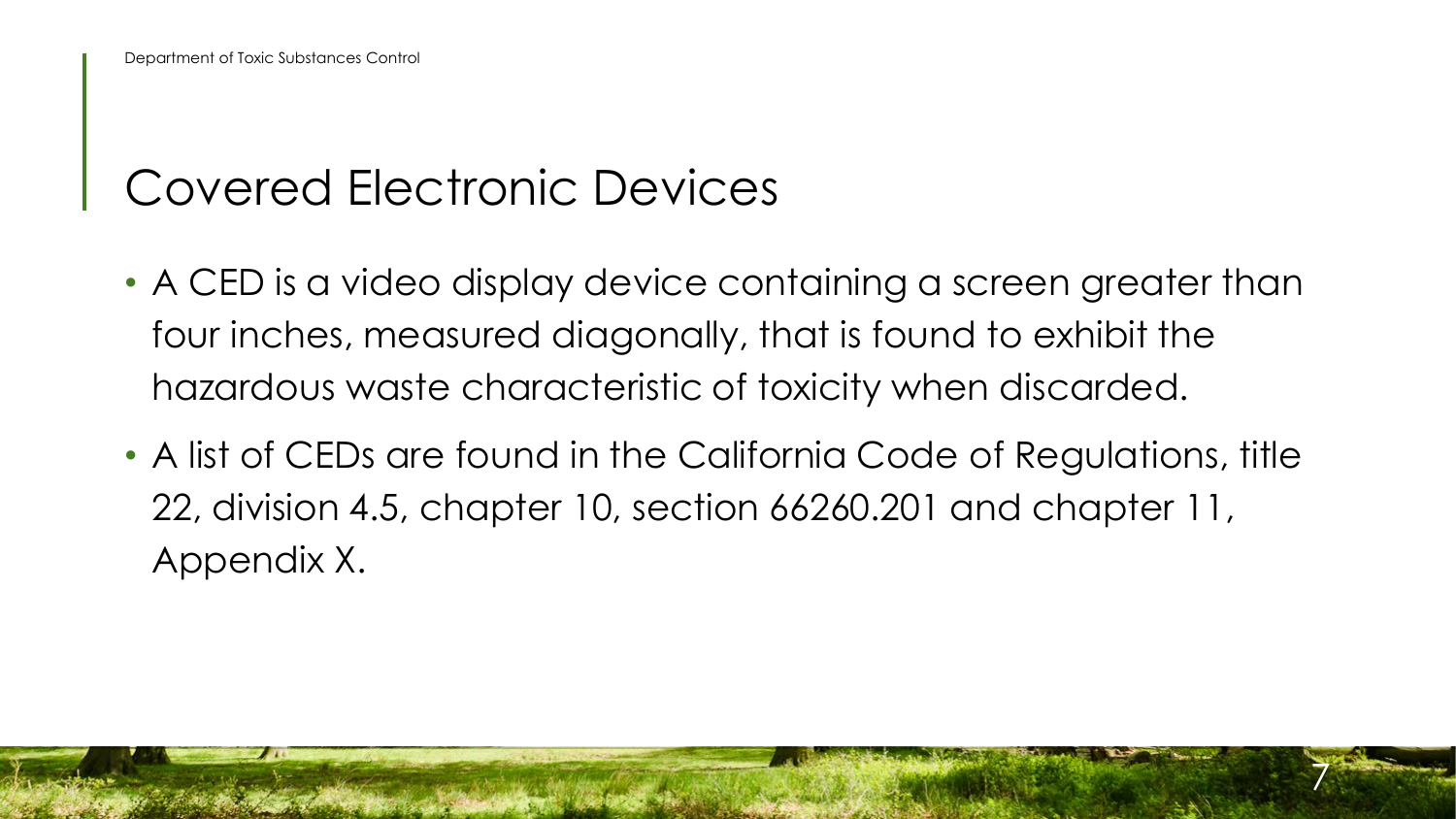#### Current CEDs in regulation:

- 1. Portable DVD players.
- 2. CRTs.
- 3. CRT-containing computer monitors.
- 4. Liquid crystal display (LCD)-containing laptop computers.
- 5. LCD-containing desktop monitors.
- 6. CRT-containing televisions.
- 7. LCD-containing televisions (excluding LCD projection televisions).
- 8. Plasma televisions (excluding plasma projection televisions).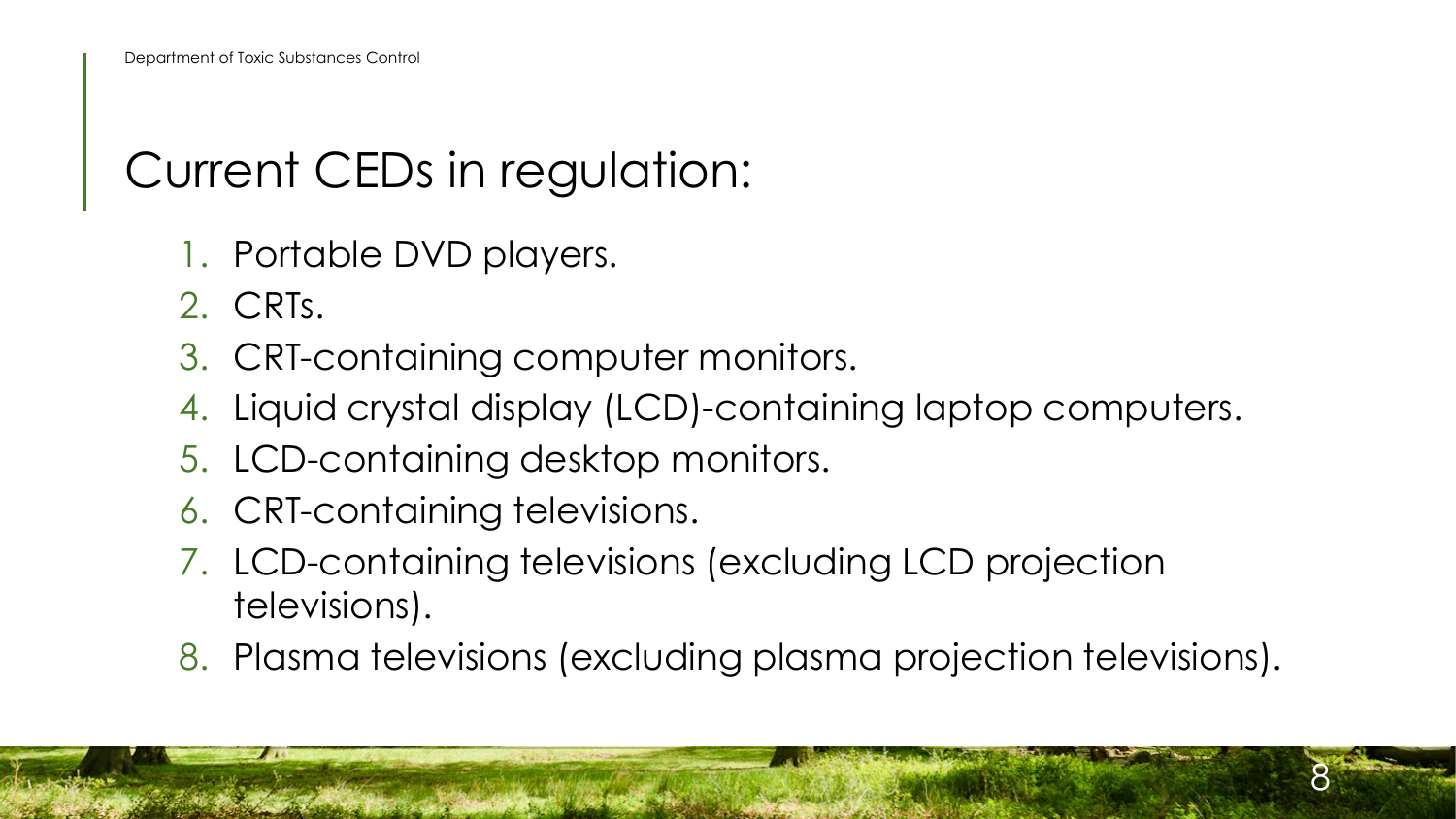#### Project Overview

- DTSC intends to update the CED list found in Appendix X.
- Step to achieve project:
	- Select electronic devices for testing.
	- Test electronic devices for the hazardous waste characteristic of toxicity.

9

• Emergency rulemaking package.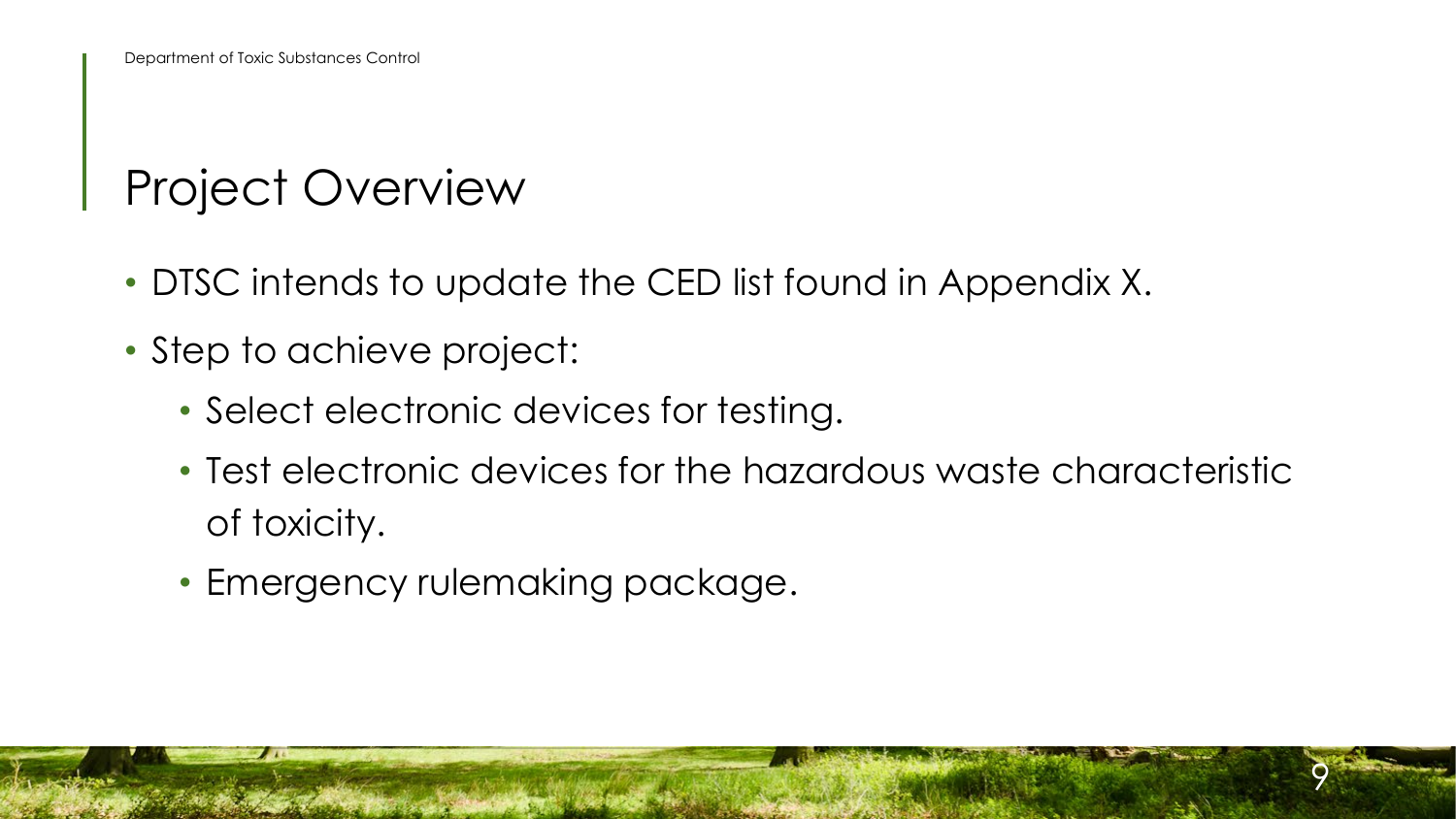#### Devices Being Tested

1. Organic light-emitting diode (OLED) containing televisions.

- 2. OLED-containing laptop computers.
- 3. OLED-containing desktop monitors.
- 4. OLED-containing tablets.
- 5. LCD-containing tablets.
- 6. LCD-containing smart devices.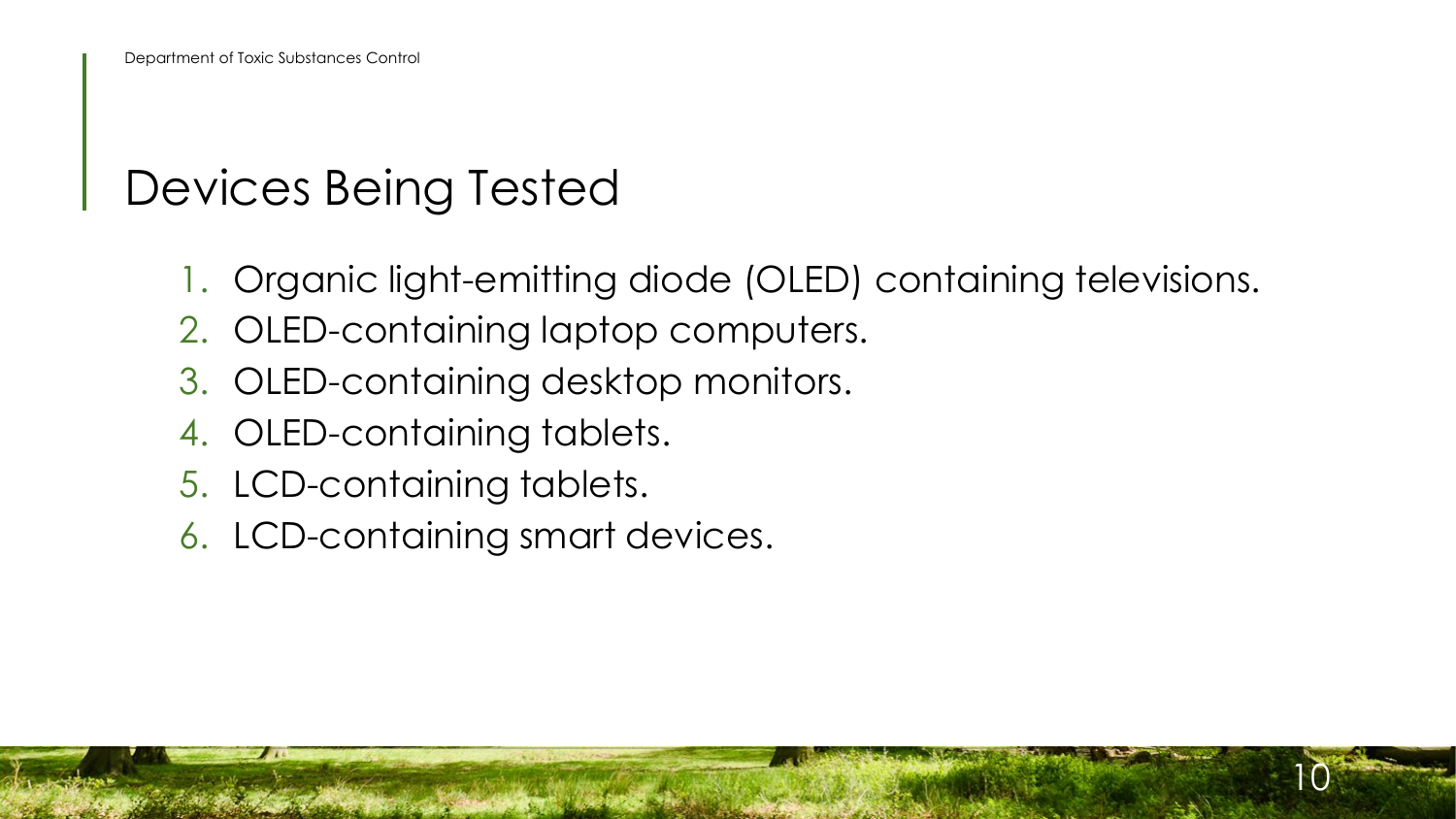#### How Were Devices Chosen?

- How large is the market share of each brand?
- Is it a niche product that only a small segment of consumers would purchase?

11

• Is it widely available for consumers to purchase?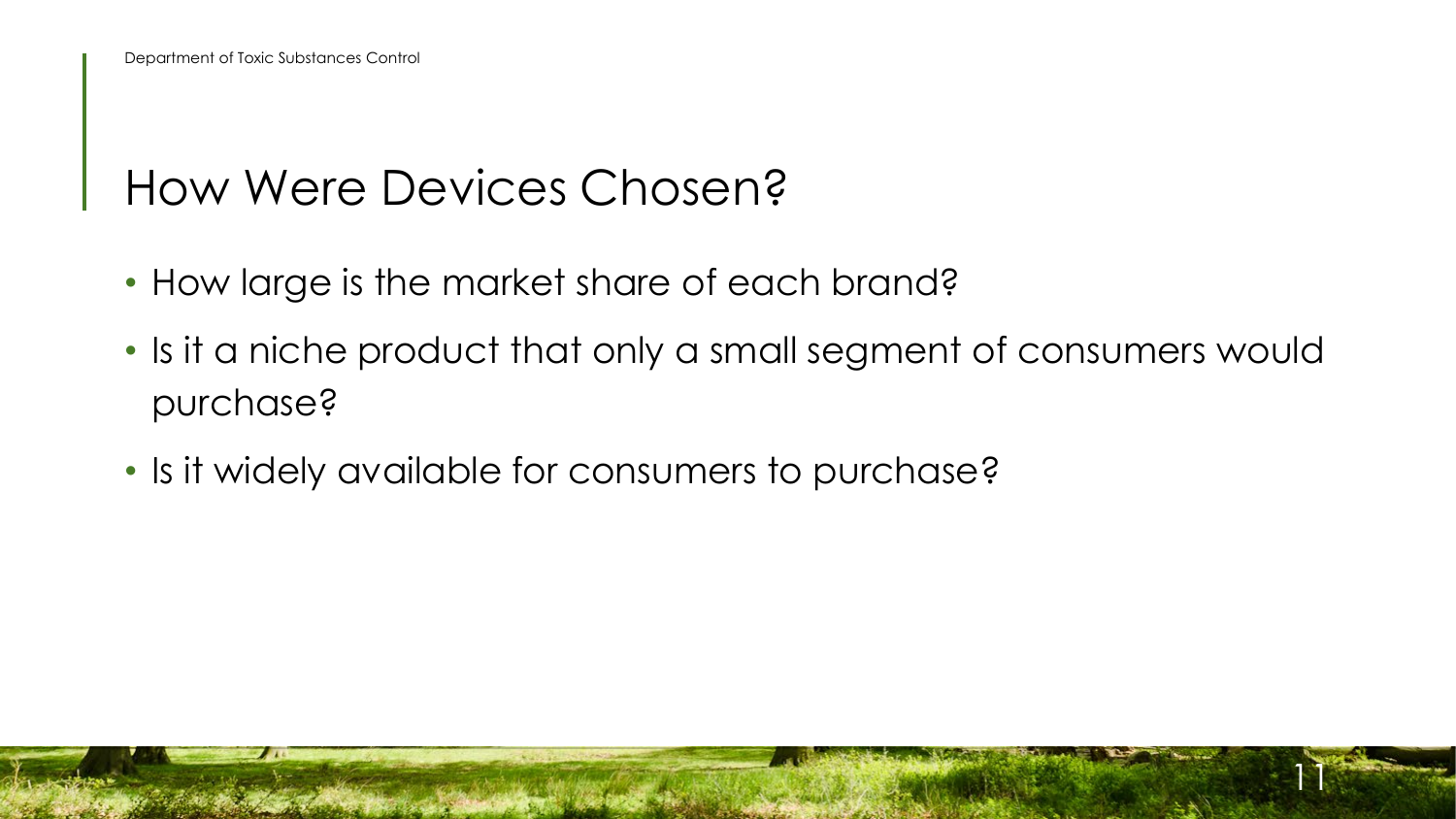#### Methodology

- Product categories developed by CalRecycle in conjunction with industry suggestions and trends.
- Cursory internet searches for devices.
- Consult industry publications for what is driving technology trends and consumer behavior.
- Consult top retail websites for best selling devices and products.
- Taking into consideration the economic feasibility of managing the devices.

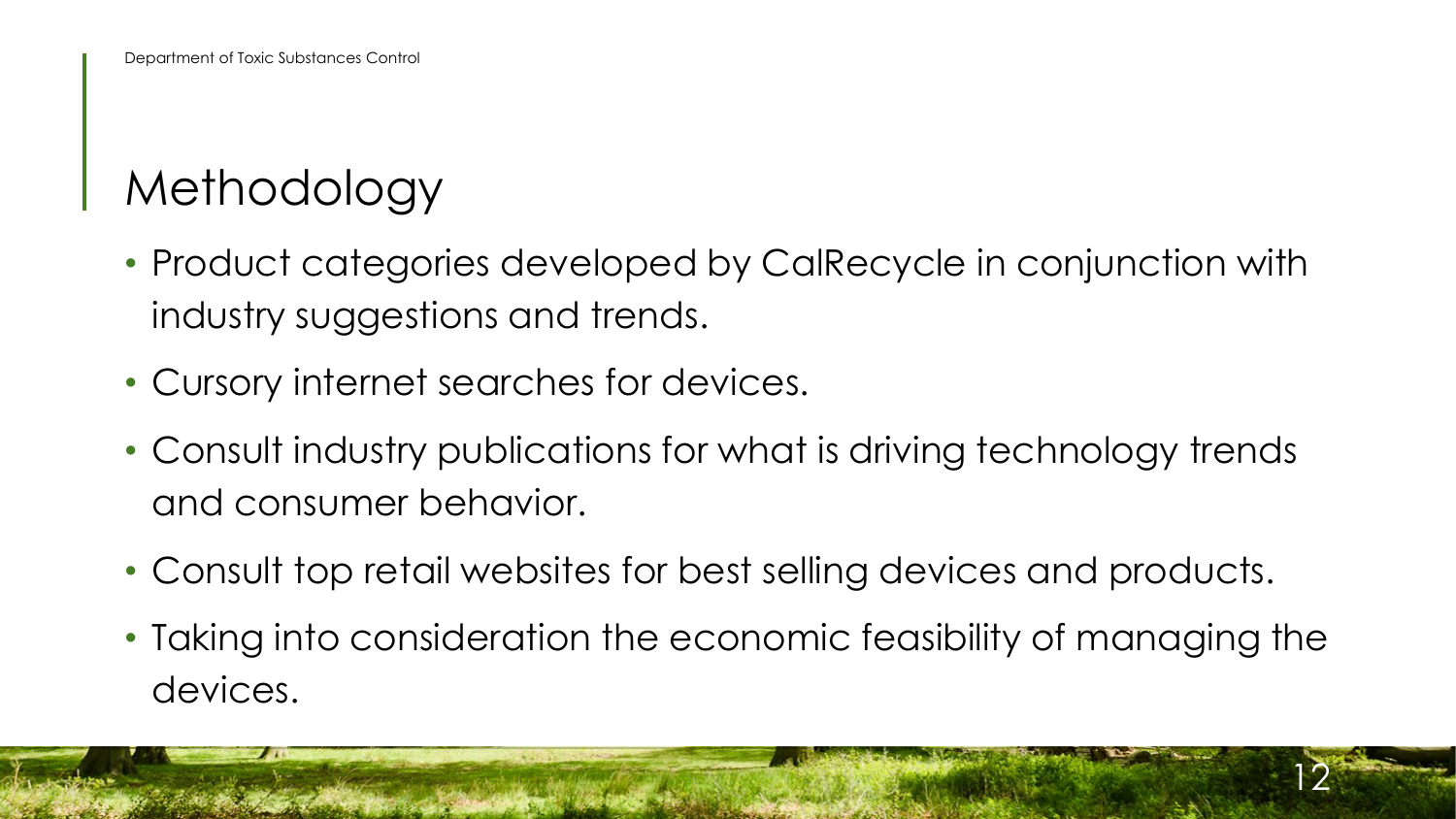### **Testing**

- If devices tested display the hazardous waste characteristic of toxicity, the entire category will be listed.
- Manufacturers who believe their brands of devices are not hazardous may go through an established procedure to exclude their specific brands from being charged the fee.
- More information can be found in the Health and Safety Code 25214.10.1.

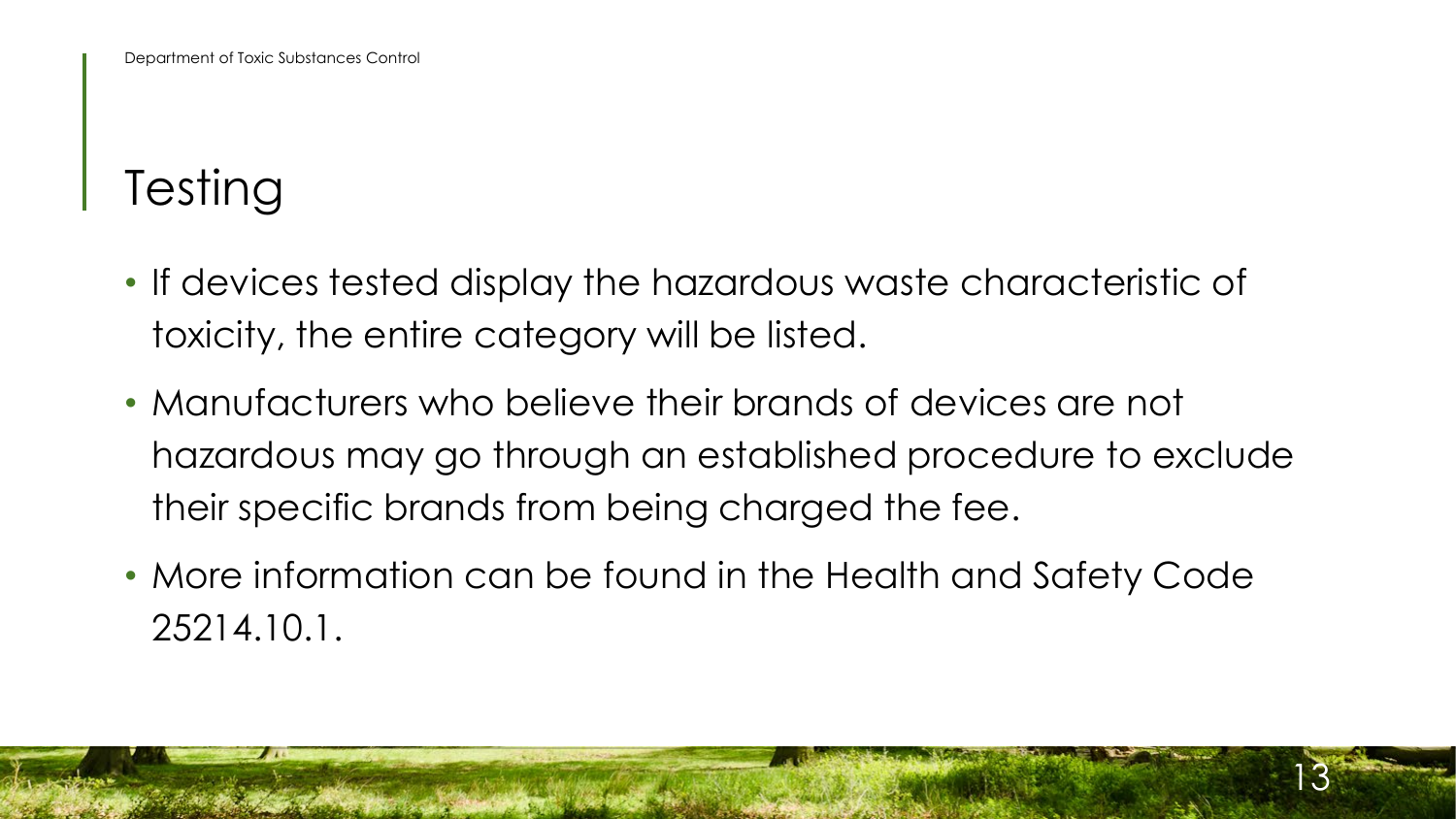#### OLED-containing Televisions

- 1. LG 55" C9PUA Series 2160p
- 2. Sony 55" A9G Master Series 2160p
- Top selling OLED televisions on Amazon and other major retailers' websites.
- Brands with largest U.S. OLED television market share.
- Representative of what consumers are purchasing.

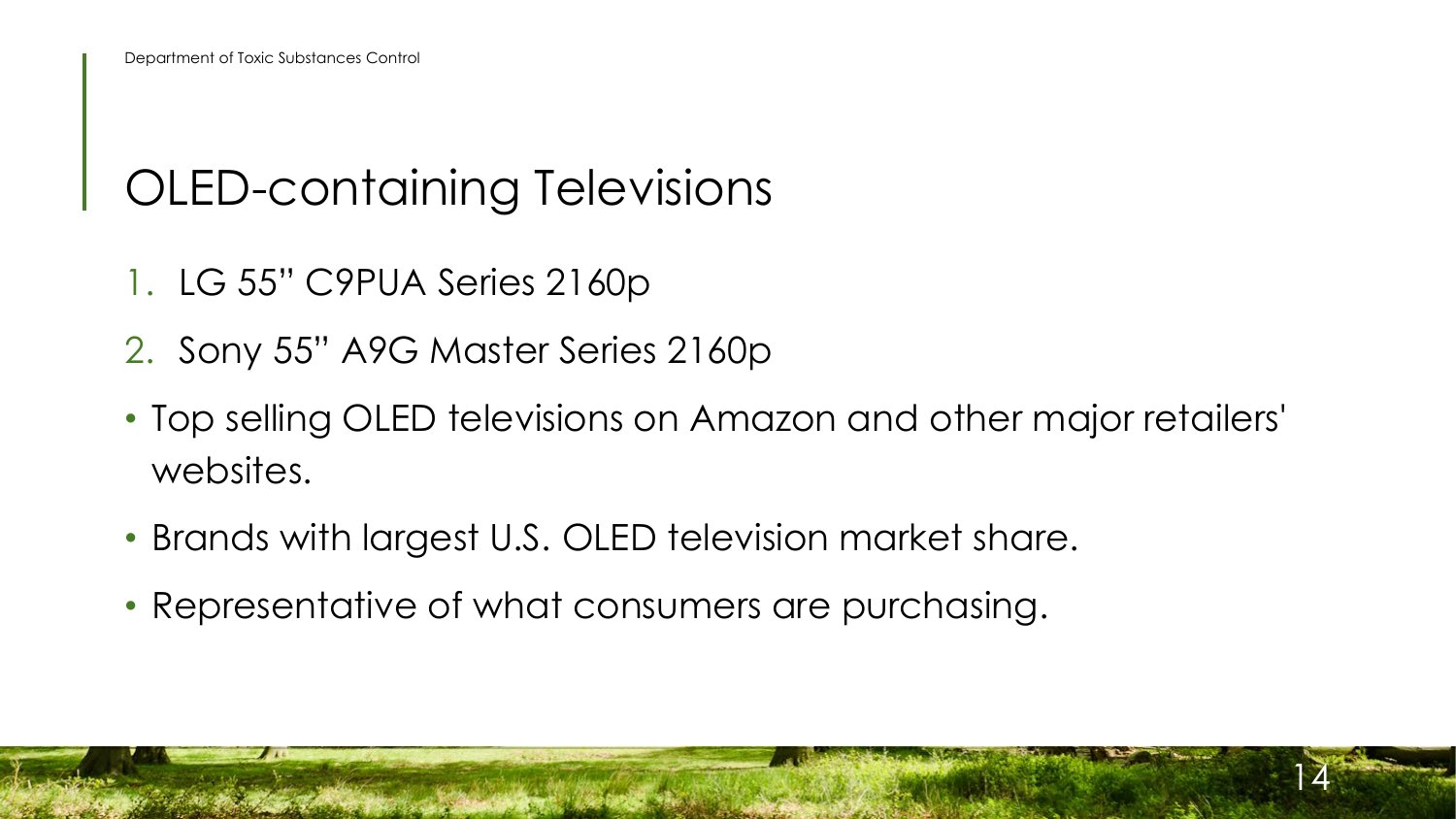#### OLED-containing Laptop Computers

- 1. Dell XPS 15 7590
- 2. HP Spectre x360
- 3. Asus Zenbook Pro Duo Notebook
- Top ranked and consistently named one of the best OLED laptops in technology online publications and websites.

15

• Representative of current OLED laptop market.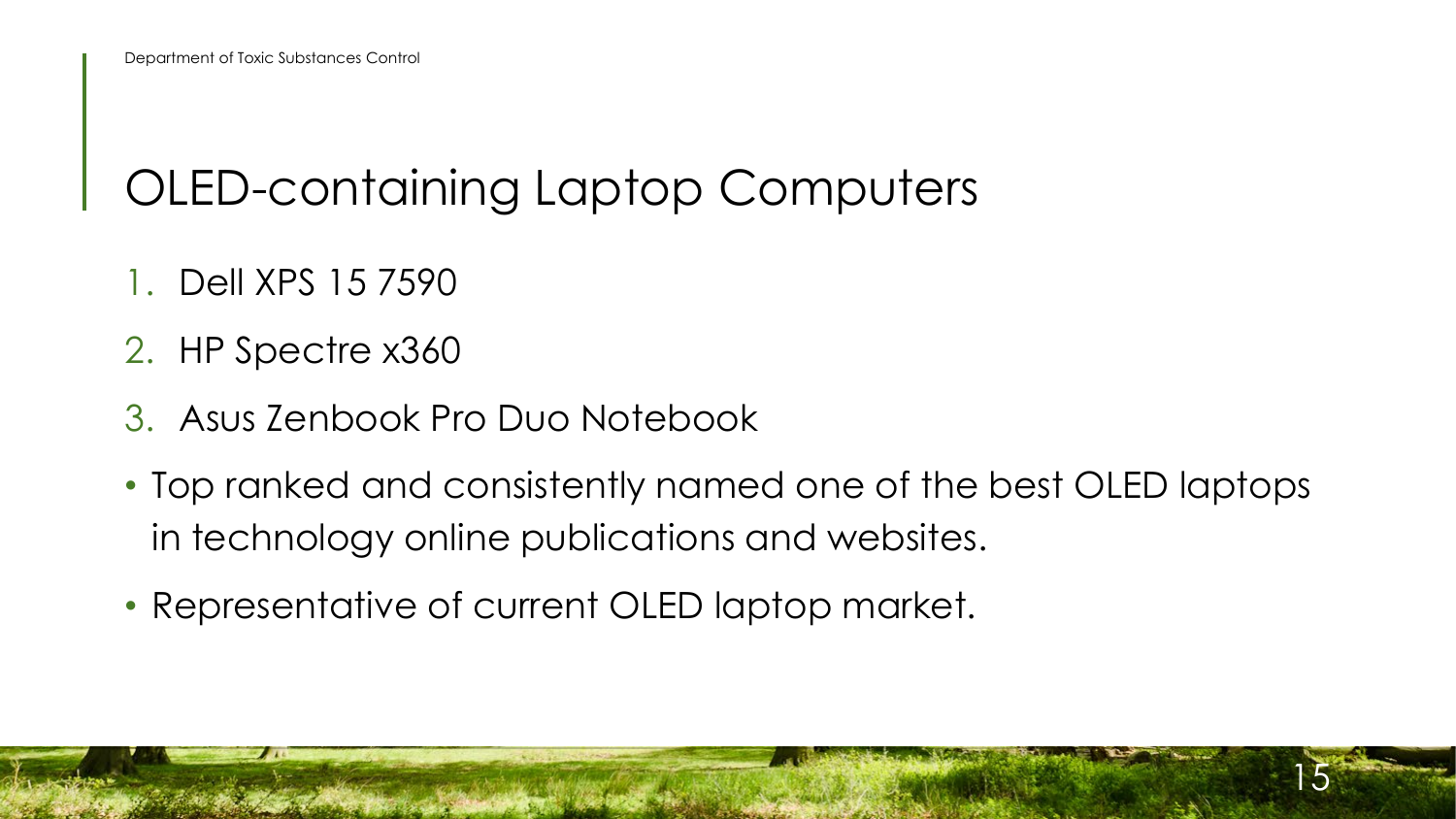#### OLED-containing Computer Monitors

- 1. Dell 55" Alienware OLED AW5520QF
- 2. Asus 21.6" Proart PQ22UC
- OLED computer monitors not common now but is on the rise especially among gamers and other professionals.
- DTSC is testing these now as OLED computer monitors may be more common consumer product in the future.

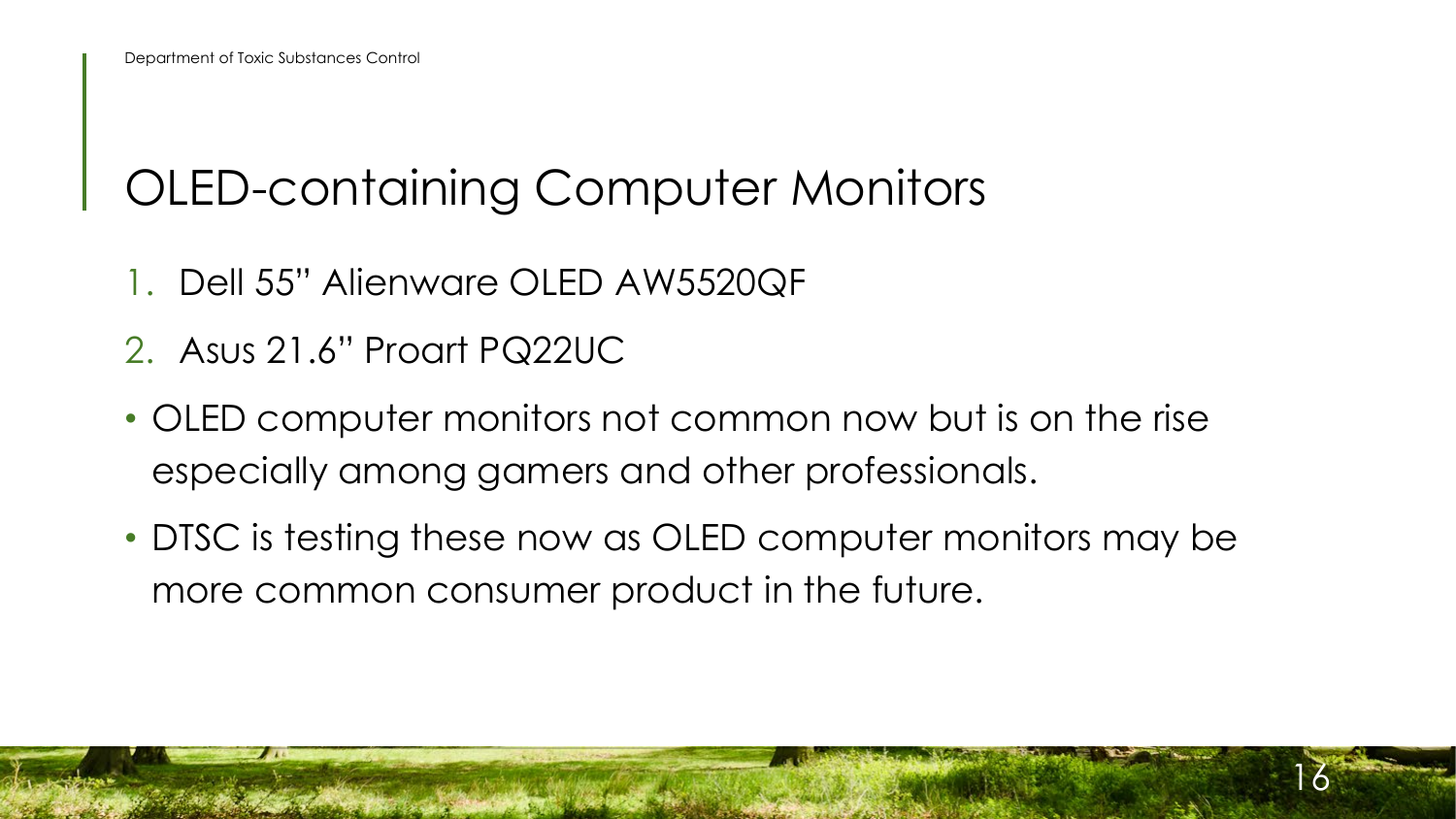#### OLED-containing Tablets

- 1. Samsung Galaxy Tab S6
- 2. Galaxy Tab S5e
- Samsung is the largest (and one of the only) producers of OLED tablets.
- These are the top selling Samsung tablets.
- Easy to find and is widely available at all major retailers.

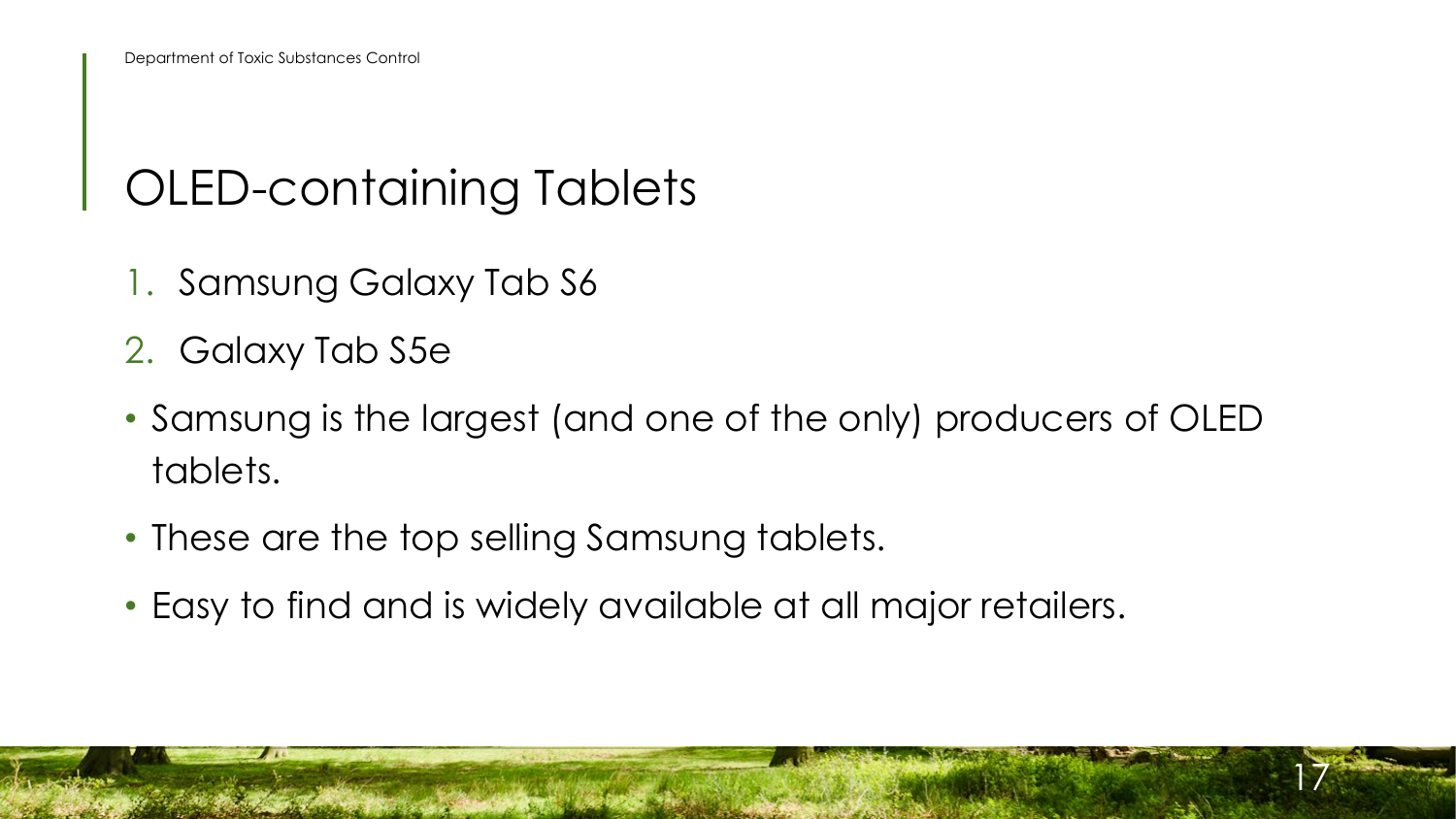#### LCD-containing Tablets

- 1. Apple iPad 8<sup>th</sup> generation
- 2. Apple iPad mini
- 3. Amazon 7" Fire Tablet 7
- 4. Samsung 8" Galaxy Tab A
- Over 190 million tablets in the U.S.
- These brands make up the majority of all U.S. tablet sales.

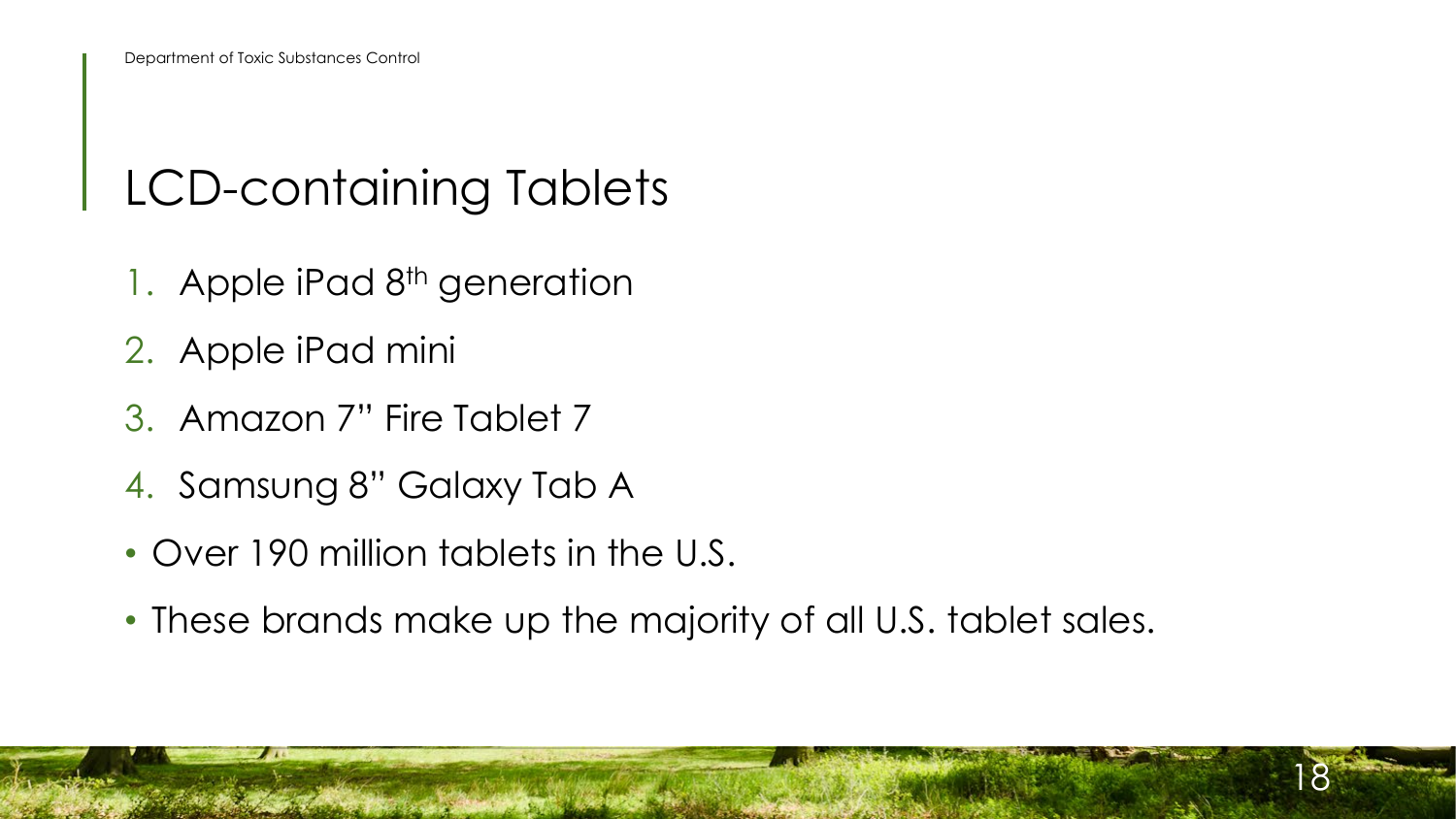#### LCD-containing Smart Devices

- 1. Google 7" Nest Hub
- 2. Amazon 8" Echo Show 8
- 3. Facebook 10" Portal
- New and rapidly growing technology most popularized by Google, Amazon, and Facebook.
- Sales of smart displays have grown exponentially since 2018.

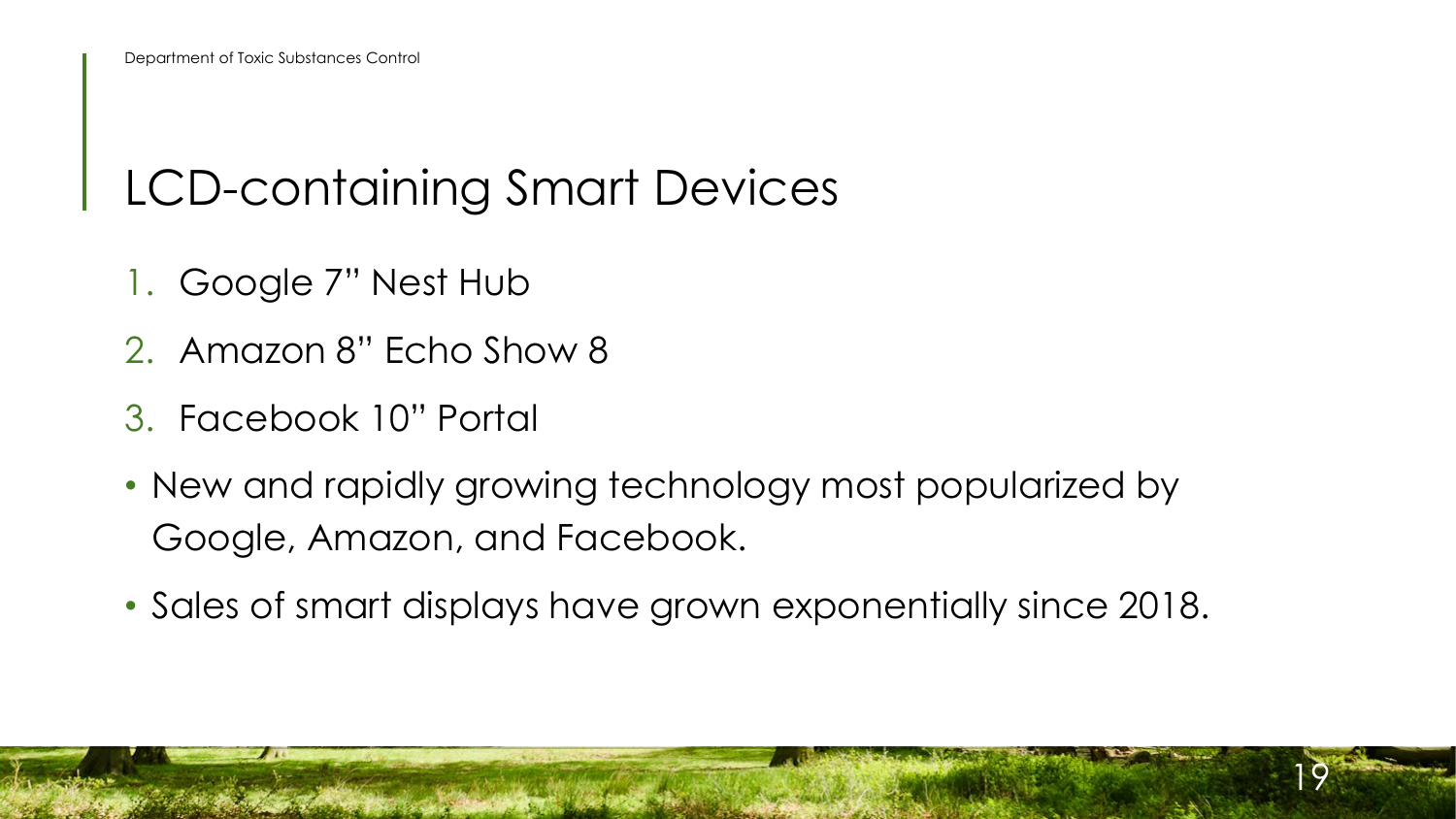### CED Eligibility

- A CED is a video display device.
	- 1. Contains a screen greater than four inches, measured diagonally.
	- 2. Found to exhibit the hazardous waste characteristic of toxicity when discarded.
- Testing will be done by DTSC's Environmental Chemistry Lab.
	- Must exceed regulatory thresholds found in California Code of Regulation, title 22, division 4.5, chapter 11, section 66261.24.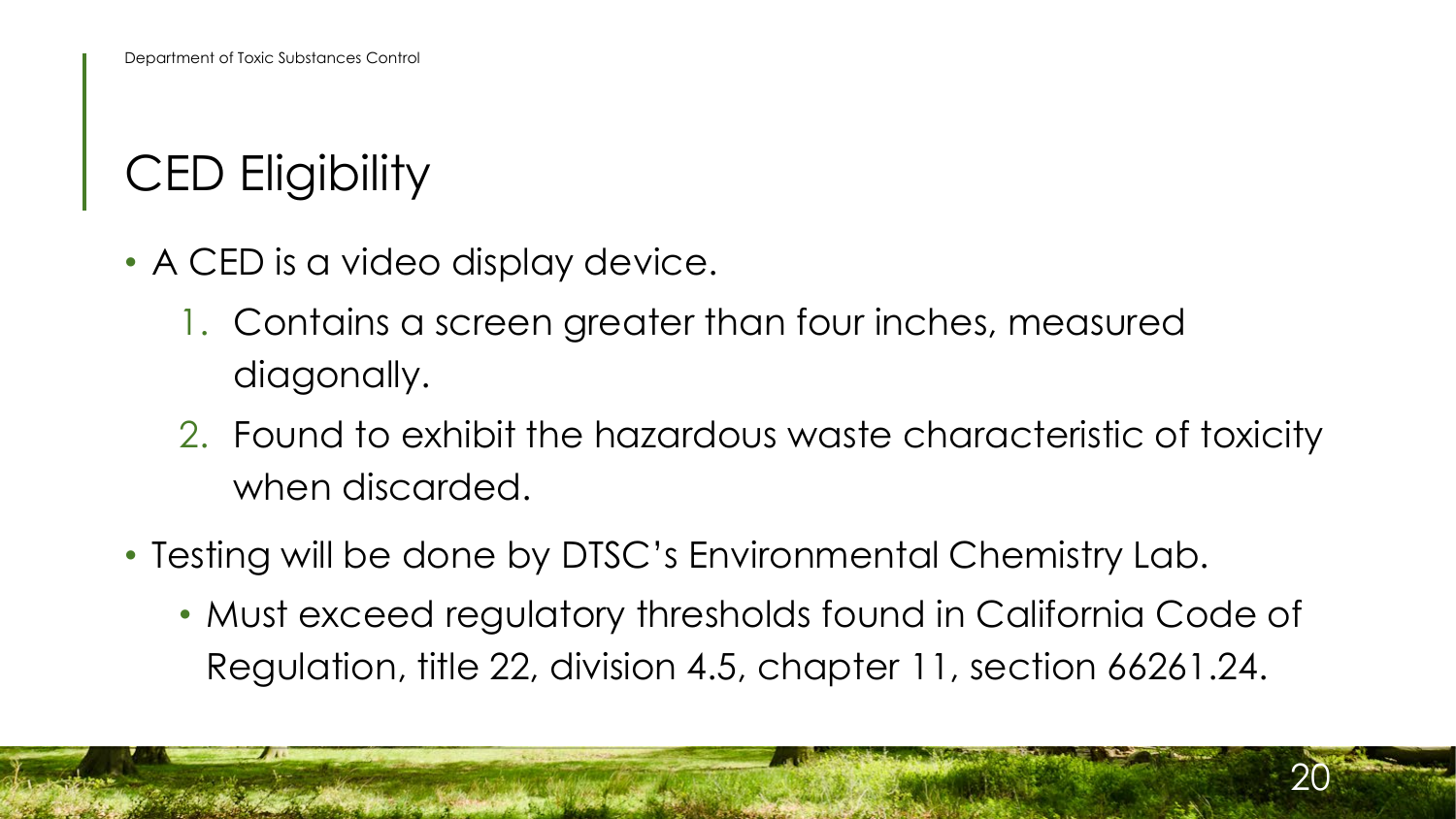#### Common Metals Found In Electronics

- Lead
- Mercury
- Nickel
- Copper
- Antimony

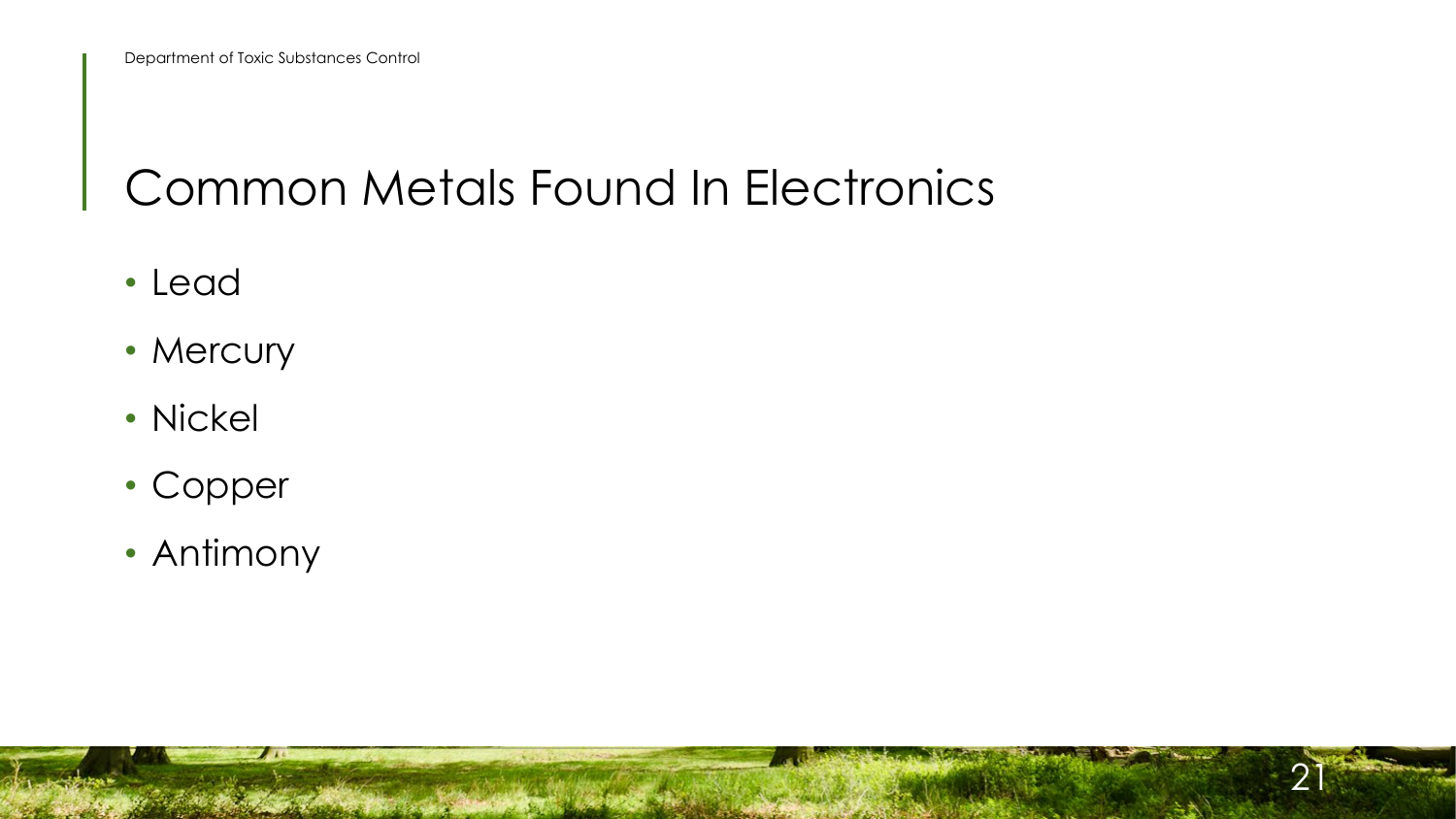#### If Devices Do/Do not meet Regulatory Threshold

- If the device category exceeds a regulatory threshold.
	- Will be eligible to be a CED.

- If the device category does not exceed a regulatory threshold.
	- Will not be eligible to be a CED.

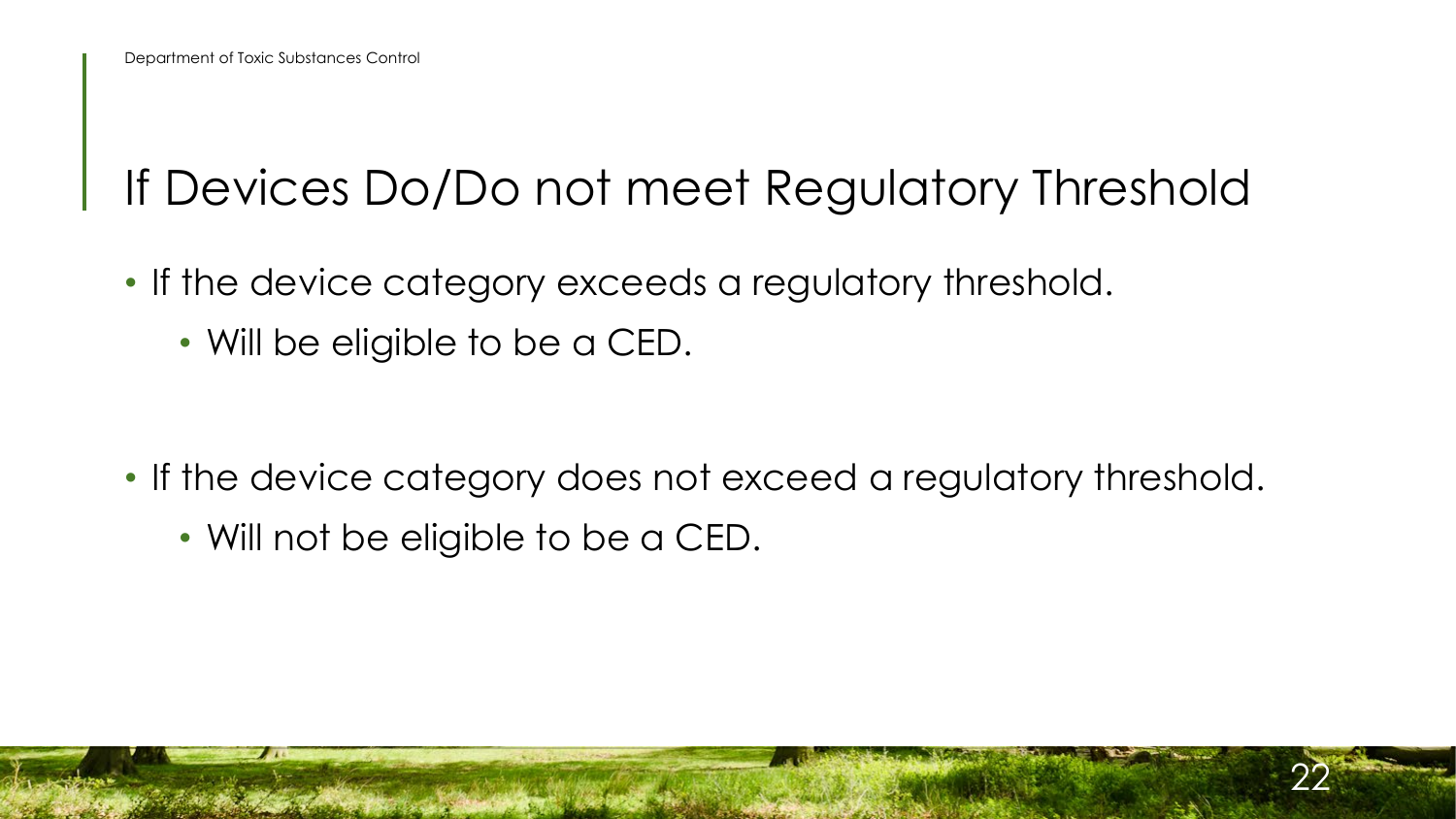#### **Timeline**

- **Winter 2020:** Purchase Devices.
- **Winter 2020:** Begin Testing Devices.
- **Late Spring 2021:** Complete testing and analyze results.
- **Early Summer 2021:** Emergency regulations go into effect (2 years).
- **Summer 2021:** Begin formal rulemaking process.
- **Summer 2022:** Complete formal rulemaking and regulations permanently go into effect.

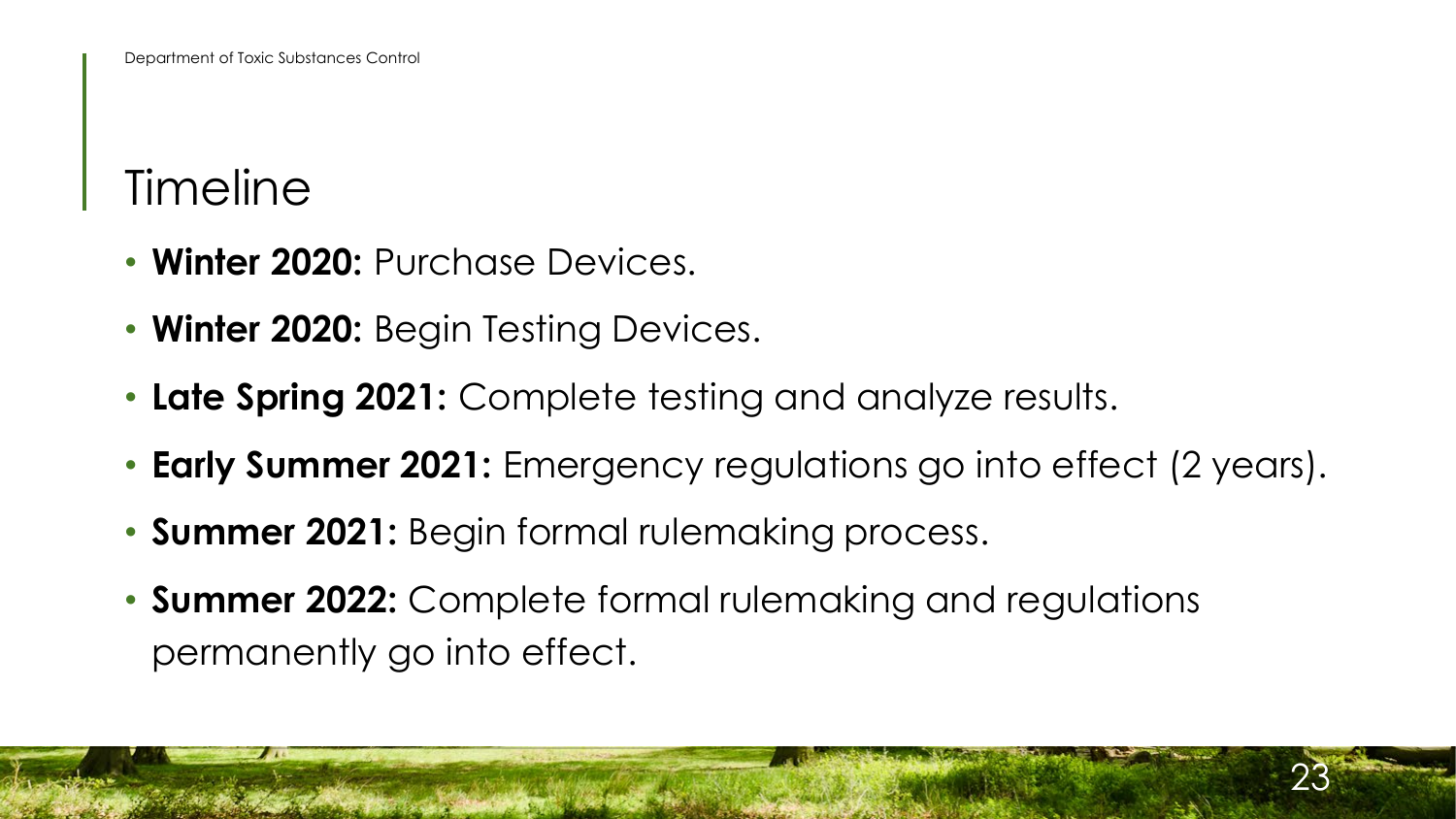#### Questions & Answers

- Click **Q&A** at the bottom of your screen to type in your question.
- Please ask only **one (1) question** at a time.

- We will not be using the chat function.
- Email: [Electronicwaste@dtsc.ca.gov](mailto:Electronicwaste@dtsc.ca.gov)